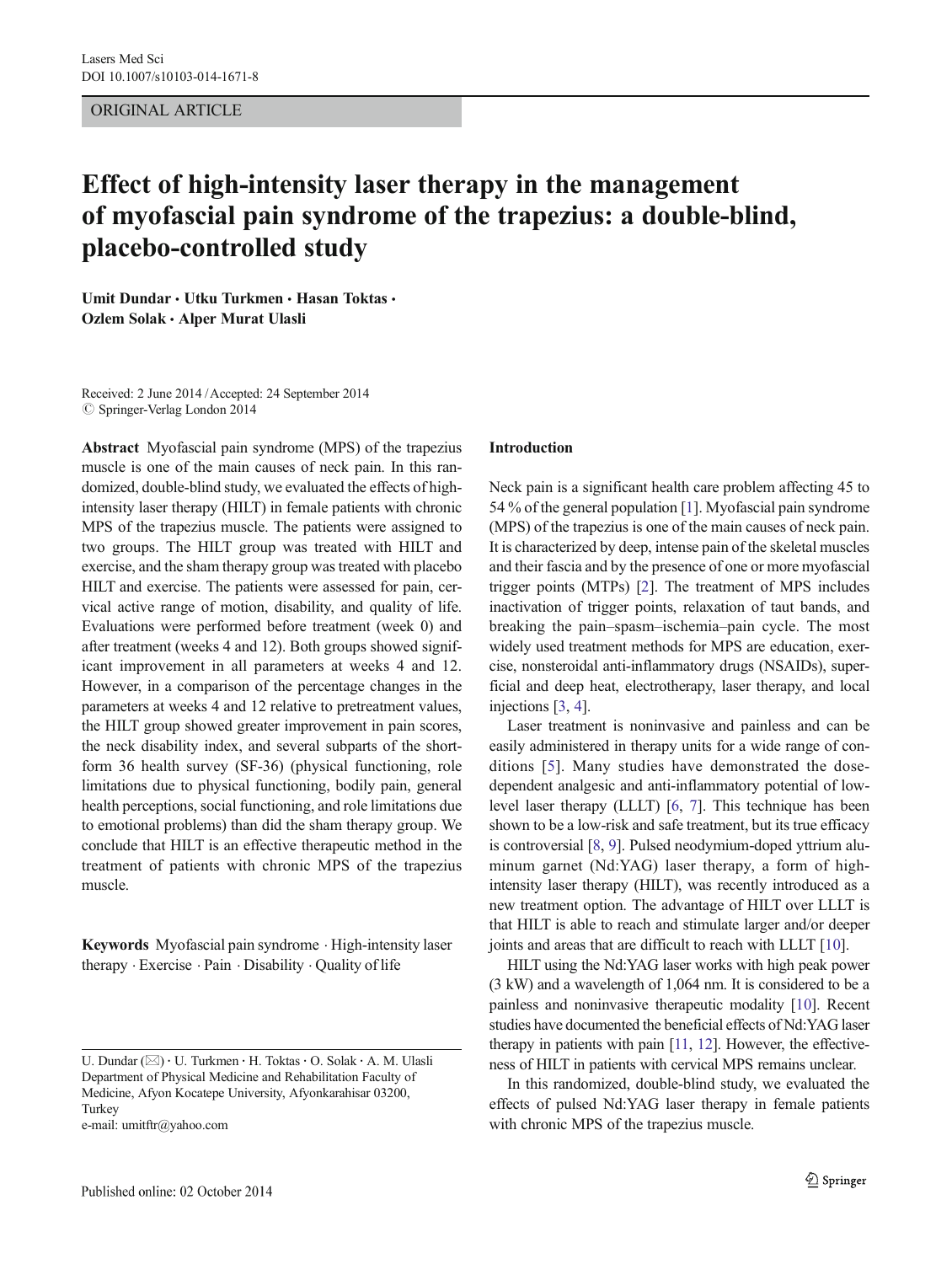## Materials and methods

This randomized, prospective, controlled, double-blind study was conducted in the physical medicine and rehabilitation department of a university hospital from March 2013 to April 2014. In total, 76 female patients with a diagnosis of MPS of the trapezius muscle (age range 20–60 years) were enrolled in the study and divided into two groups. The diagnostic method described by Simons [\[13](#page-6-0)], in which five major criteria and at least one of three minor criteria are needed for a clinical diagnosis of MPS, was used in the present study.

Major criteria The major criteria were (1) regional neck pain, (2) pain or altered sensation in the expected distribution of referred pain from a myofascial trigger point, (3) taut band palpable in an accessible muscle, (4) exquisite spot tenderness at one point along the length of the taut band, and (5) some degree of restricted range of motion (ROM) when measurable.

Minor criteria The minor criteria were (1) reproduction of clinical pain or altered sensation by pressure on the tender spot, (2) elicitation of a local twitch response by transverse snapping palpation at the tender spot or needle insertion into the tender spot of the taut band, and (3) pain alleviated by elongating (stretching) the muscle or by injecting the tender spot (trigger point).

The exclusion criteria were the presence of pathological findings in the blood count and sedimentation, male sex, and a history of having undergone a physical therapy program for MPS including exercise, local anesthetics, and/or steroid injections into the trigger points within 6 months. We also excluded patients with a history of cervical spinal surgery, cervical disc herniation, cervical spinal stenosis, cervical radiculopathy, fibromyalgia, and pathological findings on cervical X-rays. All enrolled patients were instructed not to take any analgesics and/or NSAIDs during the treatment and control periods. Informed consent was obtained before the examination, and approval for the study was granted by the local ethics committee of the university.

# Treatment groups

Each patient was randomly assigned to one of two treatment groups: the HILT group or the sham therapy group. Randomization was allocated using numbered envelopes. The HILT group was treated with HILT and exercise, and the sham therapy group was treated with placebo HILT and exercise. All patients in both groups underwent HILT first, followed by exercise.

# HILT (pulsed Nd:YAG laser therapy)

The patients underwent pulsed Nd:YAG laser treatment (HIRO 3.0; ASA laser, Arcugnano, Italy). The apparatus provided pulsed emission (1,064 nm), very high peak power (3 kW), a high level of fluency/energy density (360–1,780 mJ/ cm), a brief duration (120–150 μs), a low frequency (10– 40 Hz), a duty cycle of about 0.1 %, a probe diameter of 0.5 cm, and a spot size of 0.2 cm<sup>2</sup> [\[10\]](#page-6-0).

The laser probe was applied perpendicularly to and in slight contact with the skin. The total energy delivered to the patient during one session was 1,060 J in three phases of treatment. The first phase involved fast manual scanning  $(100 \text{ cm}^2 \text{ per}$ 30 s) of the trapezius muscles. Scanning was performed in both the transverse and longitudinal directions over the bilateral trapezius muscles. A total energy dose of 500 J was administered in this phase. The laser fluency was set to three subphases of 360 mJ/cm<sup>2</sup> (166.7 J), 410 mJ/cm<sup>2</sup> (166.8 J), and 510 mJ/cm<sup>2</sup> (166.5 J), for a total of 500 J. The second phase involved application of the handpiece with spacers fixed vertically at 90° to the trigger points. This phase was carried out bilaterally on three trigger points (total of six points) over the trapezius muscle with 10 J, a fluency of 610 mJ/ cm<sup>2</sup>, and a time of 6 s at each point, for a total of 60 J. The third phase involved slow manual scanning  $(100 \text{ cm}^2 \text{ per } 60 \text{ s})$  of the trapezius muscles. The laser fluency was set to three subphases of 360 mJ/cm<sup>2</sup> (166.7 J), 410 mJ/cm<sup>2</sup> (166.8 J), and 510 mJ/cm<sup>2</sup> (166.5 J), for a total energy of 500 J. The application time for one session was approximately 15 min; the total energy delivered to the patient during one session (first phase, 500 J; second phase, 60 J; and third phase, 500 J) was 1,060 J. HILT was applied once a day for 15 days during a period of 3 weeks. The same treatment protocol was given in the sham therapy group, but the laser instrument was switched off during applications. All laser applications were performed by the same physiotherapist.

# Exercises

All patients in both groups performed isometric strengthening exercises, active ROM exercises, and cervical region stretching exercises under the supervision of a physiotherapist for 15 min once a day for 15 days during a period of 3 weeks. All patients performed exercises after undergoing HILT (HILT group) or placebo HILT (sham therapy group).

## Outcome measurements

The patients were assessed for pain, cervical active ROM, disability, and quality of life. Before the treatment, one of the physicians evaluated the clinical assessment parameters. Posttreatment outcome measures were assessed by another physician. Both physicians were blinded to the treatments. Only the physiotherapist who did not join the study was aware of the therapy and applied it to the patients. Thus, both the patient and the evaluator were blinded, while the therapist was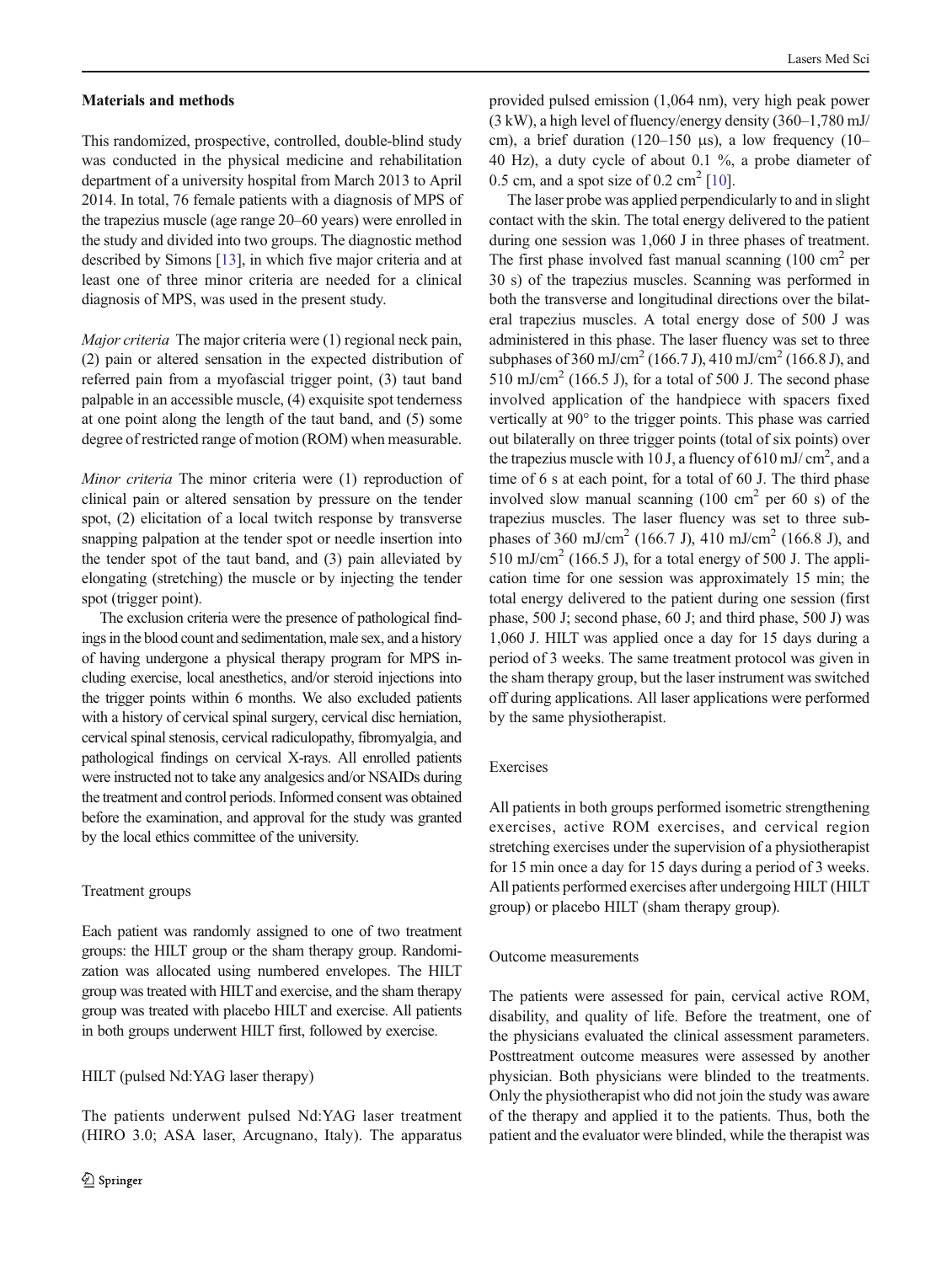not blinded. Evaluations were performed before treatment (week 0) and after treatment (weeks 4 and 12).

## Outcome measures

Pain was assessed at rest, during movement, and at night using a 10-cm visual analog scale (VAS) (0, no pain; 10, worst pain).

Active ROM (cervical flexion extension, lateral flexion, and rotation) was measured using an inclinometer and goniometer.

The neck disability index (NDI) was used to measure the changes in functional disability. The NDI has become a standard instrument for measuring self-rated disability due to neck pain and is used by clinicians and researchers alike. Each of the ten items of the NDI is scored from 0 to 5. The maximum score is therefore 50. The obtained score can be multiplied by 2 to produce a percentage score; this was performed in the present study [\[14](#page-6-0)].

Quality of life was assessed by the short-form 36 health survey (SF-36). The SF-36 includes 36 questions that are aggregated to score eight domains: physical functioning, role limitations due to physical functioning, bodily pain, general health perceptions, vitality, social functioning, role limitations due to emotional problems, and general mental health. The eight domains were scored from 0 to 100 (worst to best possible health, respectively) [\[15](#page-6-0)].

## Statistical analysis

All parametric results are expressed as means and standard deviations for each group. A two-tailed  $p$  level of <0.05 was considered statistically significant. The Kolmogorov– Smirnov test showed that all variables were normally distributed. The baseline and mean values of the percentage changes calculated for both groups were compared using the independent-samples  $t$  test. The paired  $t$  test was used to compare pretreatment and posttreatment values within groups. The chi-squared test and Fischer's exact test were used to compare categorical variables. All analyses were performed using statistical software (SPSS for Windows 18.0; SPSS, Inc., Chicago, IL, USA).

# **Results**

All patients in the HILT group completed the study. One patient in the sham therapy group failed to complete the follow-up and dropped out of the study. No side effects were observed during HILT and/or exercise therapy throughout the study. There were no statistically significant differences in the demographic features or pretreatment evaluation parameters of the patients between the two groups. The demographic properties of the patients and pretreatment evaluation parameters in each group are given in Table 1.

Both groups showed significant improvement in all parameters at weeks 4 and 12 (Tables [2](#page-3-0) and [3\)](#page-3-0). However, in a comparison of the percentage changes in the parameters at weeks 4 and 12 relative to the pretreatment values, the HILT group showed greater improvement in pain scores, the NDI, and several subparts of the SF-36 (physical functioning, role limitations due to physical functioning, bodily pain, general health perceptions, social functioning, and role limitations due to emotional problems) than did the sham therapy group (Table [4](#page-4-0), Figs. [1,](#page-4-0) [2,](#page-5-0) and [3\)](#page-5-0). Comparison of the percentage changes in the other parameters showed no significant differences between the two groups (Table [4](#page-4-0)).

#### Discussion

The main findings of this study were as follows: (1) both treatment groups (HILT+exercise group and sham HILT+

Table 1 Demographic features and pretreatment values (mean±standard deviation) for evaluation parameters of HILT group and sham therapy group

|                                      | HILT group<br>$(n=38)$ | Sham therapy $p$ value<br>group $(n=37)$ |       |
|--------------------------------------|------------------------|------------------------------------------|-------|
| Age (years)                          | $40.2 \pm 12.9$        | $38.4 \pm 12.1$                          | 0.522 |
| Disease duration (months)            | $7.1 \pm 3.7$          | $6.9 \pm 3.1$                            | 0.632 |
| Cervical flexion (°)                 | 54.7±9.4               | $55.6 \pm 9.8$                           | 0.428 |
| Cervical extension $(°)$             | $49.3 \pm 7.5$         | $49.7 \pm 7.6$                           | 0.823 |
| Right cervical lateral flexion $(°)$ | $40.1 \pm 6.7$         | $41.9 \pm 6.8$                           | 0.699 |
| Left cervical lateral flexion (°)    | $42.4 \pm 6.8$         | $41.5 \pm 7.2$                           | 0.710 |
| Right cervical rotation $(°)$        | $75.3 \pm 7.2$         | $74.3 \pm 6.8$                           | 0.685 |
| Left cervical rotation $(°)$         | $77.4 \pm 6.3$         | $75.9 \pm 7.9$                           | 0.611 |
| Pain at rest (VAS) (cm)              | $5.9 \pm 1.4$          | $5.7 \pm 1.5$                            | 0.429 |
| Pain at movement (VAS) (cm)          | $6.1 \pm 1.6$          | $6.2 \pm 1.7$                            | 0.756 |
| Pain at night (VAS) (cm)             | $4.7 \pm 2.7$          | $4.6 \pm 2.4$                            | 0.595 |
| Neck disability index                | $32.6 \pm 6.6$         | $32.9 \pm 8.3$                           | 0.832 |
| SF-36, PF                            | $57.7 \pm 12.2$        | $59.1 \pm 13.9$                          | 0.651 |
| SF-36, RL                            | $51.7 \pm 20.8$        | $53.1 \pm 18.3$                          | 0.547 |
| SF-36, BP                            | $44.9 \pm 15.6$        | $42.8 \pm 15.9$                          | 0.486 |
| SF-36, GH                            | $51.8 \pm 12.3$        | $50.9 \pm 11.4$                          | 0.587 |
| SF-36, V                             | $48.0 \pm 10.8$        | $46.4 \pm 9.6$                           | 0.518 |
| SF-36, SF                            | $57.3 \pm 8.9$         | $59.1 \pm 11.2$                          | 0.398 |
| SF-36, RLEP                          | $48.3 \pm 19.7$        | $49.1 \pm 18.6$                          | 0.850 |
| SF-36, GMH                           | $49.1 \pm 9.9$         | $50.1 \pm 11.5$                          | 0.708 |
|                                      |                        |                                          |       |

HILT high-intensity laser therapy, VAS visual analog scale, SF-36 shortform 36 health survey, PF physical function, RL role limitations due to physical functioning, BP bodily pain, GH general health, V vitality, SF social functioning, RLEP role limitations due to emotional problems, GMH general mental health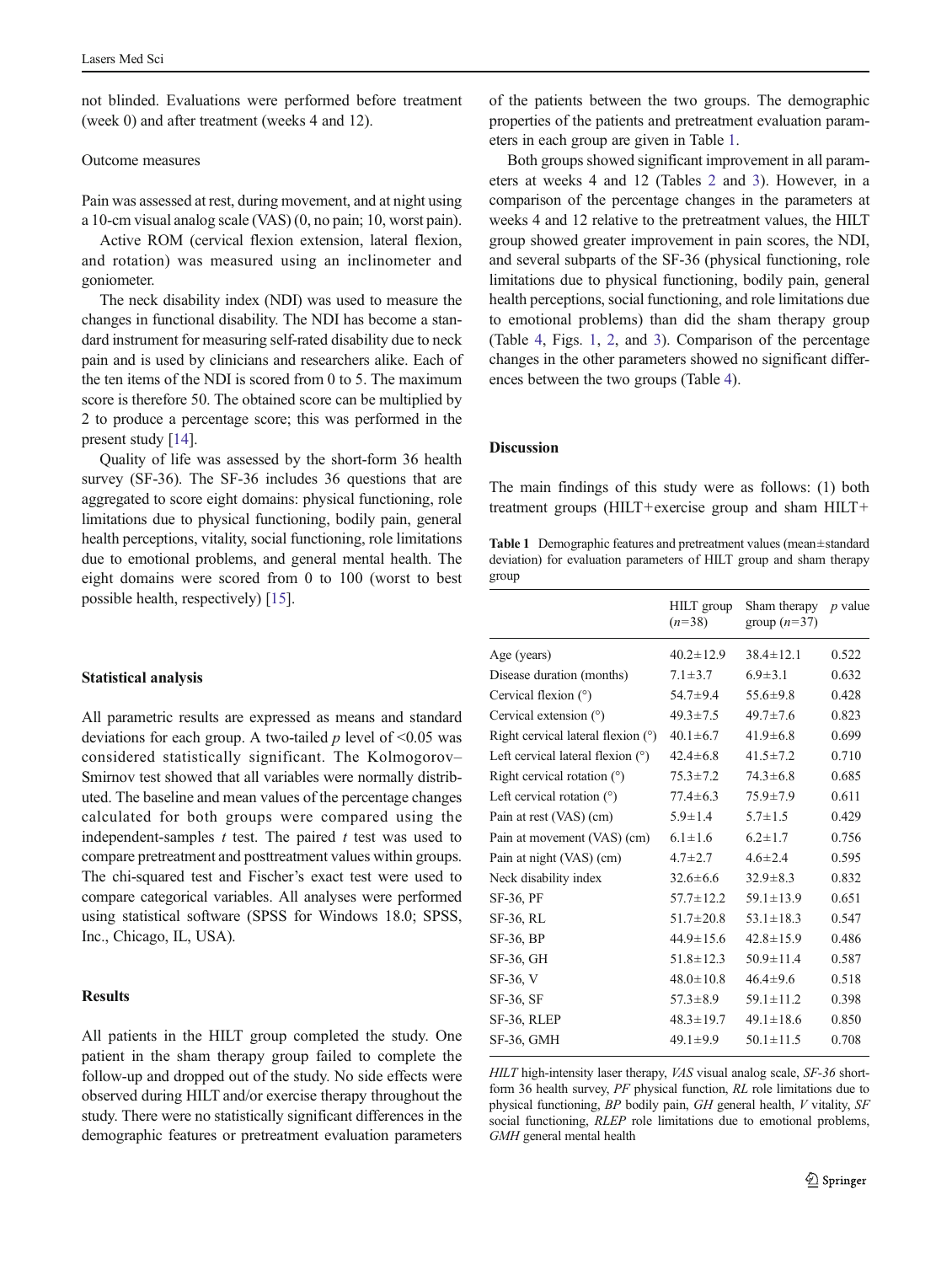<span id="page-3-0"></span>Table 2 The results (mean±standard deviation) and statistical comparisons of the pretreatment (week 0), and posttreatment (weeks 4 and 12) evaluation parameters in HILT group

| $n = 38$                             | Baseline (week 0) | Week 4          | Week12          | $p$ (baseline-week 4) | $p$ (baseline-week 12) |
|--------------------------------------|-------------------|-----------------|-----------------|-----------------------|------------------------|
| Cervical flexion $(°)$               | $54.7 \pm 9.4$    | $57.2 \pm 8.4$  | $57.4 \pm 8.6$  | 0.002                 | 0.001                  |
| Cervical extension $(°)$             | $49.3 \pm 7.5$    | $52.1 \pm 7.9$  | $52.2 \pm 8.5$  | 0.003                 | 0.004                  |
| Right cervical lateral flexion $(°)$ | $40.1 \pm 6.7$    | $44.2 \pm 5.7$  | $45.5 \pm 3.8$  | < 0.001               | < 0.001                |
| Left cervical lateral flexion $(°)$  | $42.4 \pm 6.8$    | $45.6 \pm 6.7$  | $46.4 \pm 6.2$  | < 0.001               | < 0.001                |
| Right cervical rotation $(°)$        | $75.3 \pm 7.2$    | $81.4 \pm 8.2$  | $81.5 \pm 7.8$  | < 0.001               | < 0.001                |
| Left cervical rotation $(°)$         | $77.4 \pm 6.3$    | $83.1 \pm 7.3$  | $82.9 \pm 7.9$  | < 0.001               | < 0.001                |
| Pain at rest (VAS) (cm)              | $5.9 \pm 1.4$     | $2.7 \pm 1.2$   | $2.6 \pm 1.2$   | < 0.001               | < 0.001                |
| Pain at movement (VAS) (cm)          | $6.1 \pm 1.6$     | $3.1 \pm 1.1$   | $3.1 \pm 1.2$   | < 0.001               | < 0.001                |
| Pain at night (VAS) (cm)             | $4.7 \pm 2.7$     | $1.8 \pm 1.4$   | $1.6 \pm 1.5$   | < 0.001               | < 0.001                |
| Neck disability index                | $32.6 \pm 6.6$    | $21.1 \pm 6.3$  | $20.3 \pm 6.22$ | < 0.001               | < 0.001                |
| SF-36, PF                            | $57.7 \pm 12.2$   | $73.5 \pm 11.4$ | $72.9 \pm 13.1$ | < 0.001               | < 0.001                |
| SF-36, RL                            | $51.7 \pm 20.8$   | $69.8 \pm 15.4$ | $70.5 \pm 11.7$ | < 0.001               | < 0.001                |
| SF-36, BP                            | $44.9 \pm 15.6$   | $61.2 \pm 13.7$ | $60.8 \pm 14.7$ | < 0.001               | < 0.001                |
| SF-36, GH                            | $51.8 \pm 12.3$   | $68.3 \pm 11.9$ | $69.4 \pm 12.9$ | < 0.001               | < 0.001                |
| SF-36, V                             | $48.0 \pm 10.8$   | $54.6 \pm 9.8$  | $55.6 \pm 10.4$ | 0.003                 | 0.002                  |
| SF-36, SF                            | $57.3 \pm 8.9$    | $72.8 \pm 10.6$ | $73.1 \pm 11.3$ | < 0.001               | < 0.001                |
| SF-36, RLEP                          | $48.3 \pm 19.7$   | $65.1 \pm 16.2$ | $66.3 \pm 17.3$ | < 0.001               | < 0.001                |
| SF-36, GMH                           | $49.1 \pm 9.9$    | $55.7 \pm 9.6$  | $56.3 \pm 8.9$  | 0.005                 | 0.003                  |

HILT high-intensity laser therapy, VAS visual analog scale, SF-36 short-form 36 health survey, PF physical function, RL role limitations due to physical functioning, BP bodily pain, GH general health, V vitality, SF social functioning, RLEP role limitations due to emotional problems, GMH general mental health

| Table 3 The results (mean±standard deviation) and statistical comparisons of the pretreatment (week 0), and posttreatment (weeks 4 and 12) evaluation |
|-------------------------------------------------------------------------------------------------------------------------------------------------------|
| parameters in sham therapy group                                                                                                                      |

| $n = 37$                             | Baseline (week 0) | Week 4          | Week12          | $p$ (baseline-week 4) | $p$ (baseline-week 12) |  |
|--------------------------------------|-------------------|-----------------|-----------------|-----------------------|------------------------|--|
| Cervical flexion $(°)$               | $55.6 \pm 9.8$    | $58.1 \pm 8.8$  | $58.3 \pm 8.4$  | 0.004                 | 0.003                  |  |
| Cervical extension $(°)$             | $49.7 \pm 7.6$    | $52.5 \pm 7.3$  | $52.7 \pm 7.4$  | 0.003                 | 0.003                  |  |
| Right cervical lateral flexion $(°)$ | $41.9 \pm 6.8$    | $45.5 \pm 6.1$  | $45.7 \pm 4.6$  | < 0.001               | < 0.001                |  |
| Left cervical lateral flexion $(°)$  | $41.5 \pm 7.2$    | $45.3 \pm 6.9$  | $45.9 \pm 6.2$  | < 0.001               | < 0.001                |  |
| Right cervical rotation $(°)$        | $74.3 \pm 6.8$    | $80.5 \pm 7.1$  | $80.9 \pm 6.9$  | < 0.001               | < 0.001                |  |
| Left cervical rotation $(°)$         | $75.9 \pm 7.9$    | $82.2 \pm 7.7$  | $81.9 \pm 7.5$  | < 0.001               | < 0.001                |  |
| Pain at rest (VAS) (cm)              | $5.7 \pm 1.5$     | $4.2 \pm 1.6$   | $4.1 \pm 1.4$   | < 0.001               | < 0.001                |  |
| Pain at movement (VAS) (cm)          | $6.2 \pm 1.7$     | $4.6 \pm 1.5$   | $4.5 \pm 1.3$   | < 0.001               | < 0.001                |  |
| Pain at night (VAS) (cm)             | $4.6 \pm 2.4$     | $3.1 \pm 1.7$   | $3.0 \pm 1.3$   | < 0.001               | < 0.001                |  |
| Neck disability index                | $32.9 \pm 8.3$    | $26.6 \pm 7.1$  | $26.1 \pm 6.7$  | < 0.001               | < 0.001                |  |
| SF-36, PF                            | $59.1 \pm 13.9$   | $66.7 \pm 15.2$ | $65.9 \pm 14.1$ | 0.001                 | 0.001                  |  |
| SF-36, RL                            | $53.1 \pm 18.3$   | $61.7 \pm 12.3$ | $61.9 \pm 11.2$ | < 0.001               | < 0.001                |  |
| SF-36, BP                            | $42.8 \pm 15.9$   | $50.3 \pm 11.5$ | $51.2 \pm 9.6$  | < 0.001               | < 0.001                |  |
| SF-36, GH                            | $50.9 \pm 11.4$   | $57.8 \pm 13.1$ | $56.9 \pm 12.3$ | 0.001                 | 0.002                  |  |
| SF-36, V                             | $46.4 \pm 9.6$    | $53.7 \pm 9.9$  | $52.9 \pm 11.4$ | 0.003                 | 0.007                  |  |
| SF-36, SF                            | $59.1 \pm 11.2$   | $67.4 \pm 10.8$ | $67.3 \pm 11.4$ | < 0.001               | < 0.001                |  |
| SF-36, RLEP                          | $49.1 \pm 18.6$   | $56.6 \pm 11.3$ | $57.1 \pm 9.3$  | 0.001                 | < 0.001                |  |
| <b>SF-36, GMH</b>                    | $50.1 \pm 11.5$   | $56.7 \pm 10.3$ | $56.9 \pm 11.2$ | 0.001                 | 0.001                  |  |

VAS visual analog scale, SF-36 short-form 36 health survey, PF physical function, RL role limitations due to physical functioning, BP bodily pain, GH general health, V vitality, SF social functioning, RLEP role limitations due to emotional problems, GMH general mental health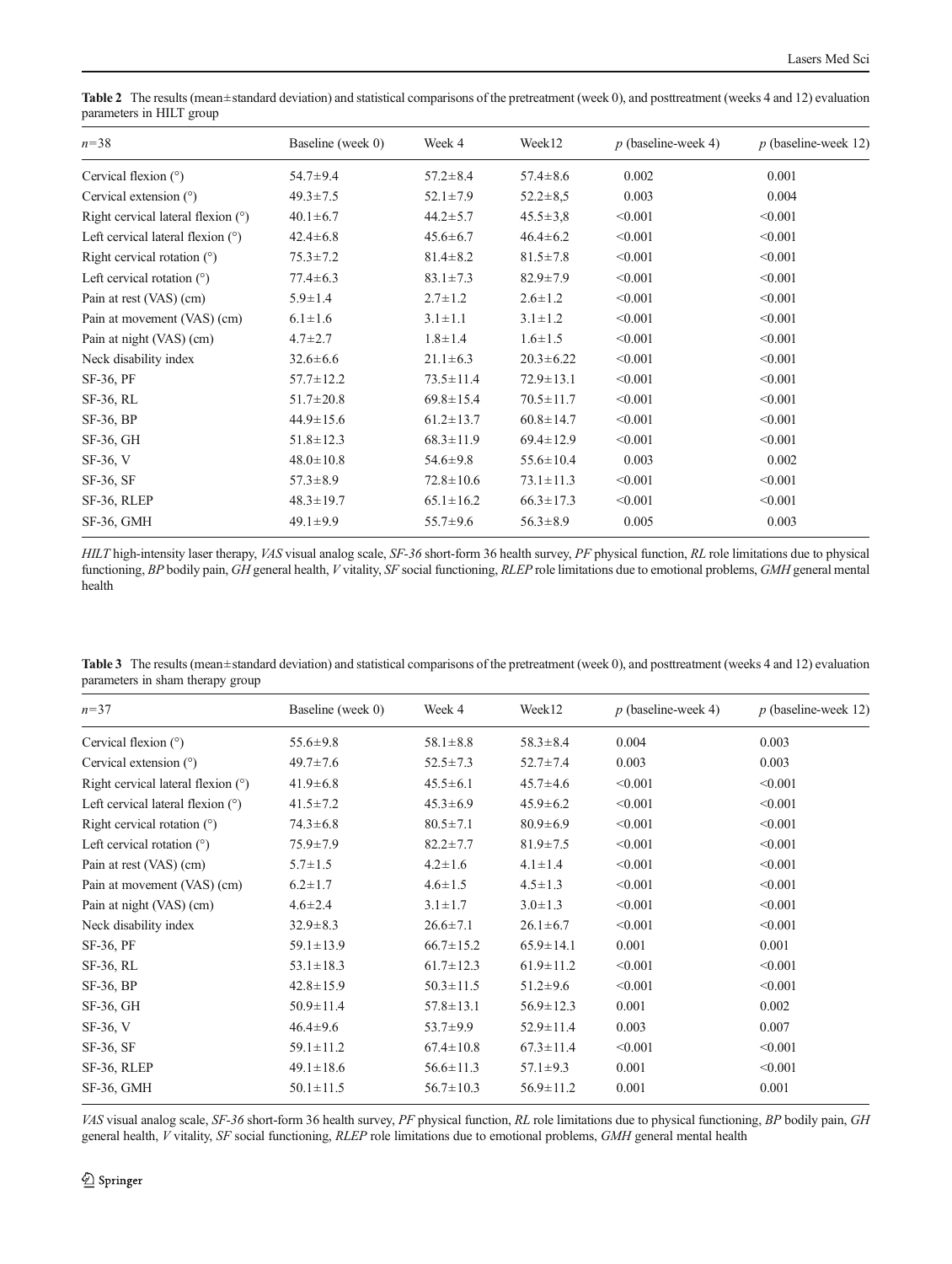|                                      | Week 4 HILT group | Week 4 ST group  | <i>p</i> value | Week 12 HILT group | Week 12 ST group | $p$ value |
|--------------------------------------|-------------------|------------------|----------------|--------------------|------------------|-----------|
| Cervical flexion $(°)$               | $0.04 \pm 0.02$   | $0.04 \pm 0.03$  | 0.842          | $0.05 \pm 0.03$    | $0.05 \pm 0.03$  | 0.911     |
| Cervical extension $(°)$             | $0.05 \pm 0.03$   | $0.05 \pm 0.02$  | 0.865          | $0.06 \pm 0.05$    | $0.06 \pm 0.03$  | 0.786     |
| Right cervical lateral flexion $(°)$ | $0.10 \pm 0.05$   | $0.08 \pm 0.04$  | 0.462          | $0.13 \pm 0.07$    | $0.09 \pm 0.05$  | 0.378     |
| Left cervical lateral flexion $(°)$  | $0.07 \pm 0.03$   | $0.09 \pm 0.04$  | 0.413          | $0.09 \pm 0.04$    | $0.10 \pm 0.06$  | 0.521     |
| Right cervical rotation $(°)$        | $0.08 \pm 0.05$   | $0.08 \pm 0.04$  | 0.785          | $0.08 \pm 0.05$    | $0.08 \pm 0.04$  | 0.824     |
| Left cervical rotation $(°)$         | $0.07 \pm 0.03$   | $0.08 \pm 0.04$  | 0.612          | $0.07 \pm 0.04$    | $0.08 \pm 0.05$  | 0.634     |
| Pain at rest (VAS) (cm)              | $-0.54 \pm 0.17$  | $-0.26 \pm 0.11$ | < 0.001        | $-0.55 \pm 0.31$   | $-0.28 \pm 0.15$ | < 0.001   |
| Pain at movement (VAS) (cm)          | $-0.49\pm0.22$    | $-0.25 \pm 0.13$ | < 0.001        | $-0.49 \pm 0.25$   | $-0.27 \pm 0.13$ | < 0.001   |
| Pain at night (VAS) (cm)             | $-0.61 \pm 0.24$  | $-0.32 \pm 0.13$ | < 0.001        | $-0.66 \pm 0.26$   | $-0.34 \pm 0.11$ | < 0.001   |
| Neck disability index                | $-0.35 \pm 0.15$  | $-0.19\pm0.11$   | < 0.001        | $-0.38 \pm 0.21$   | $-0.20 \pm 0.12$ | < 0.001   |
| SF-36, PF                            | $0.27 \pm 0.18$   | $0.12 \pm 0.07$  | < 0.001        | $0.26 \pm 0.14$    | $0.11 \pm 0.06$  | < 0.001   |
| SF-36, RL                            | $0.35 \pm 0.21$   | $0.16 \pm 0.08$  | < 0.001        | $0.36 \pm 0.17$    | $0.16 \pm 0.09$  | < 0.001   |
| SF-36, BP                            | $0.36 \pm 0.13$   | $0.17 \pm 0.05$  | < 0.001        | $0.35 \pm 0.21$    | $0.19 \pm 0.09$  | < 0.001   |
| SF-36, GH                            | $0.31 \pm 0.17$   | $0.13 \pm 0.06$  | < 0.001        | $0.34 \pm 0.15$    | $0.11 \pm 0.05$  | < 0.001   |
| SF-36, V                             | $0.13 \pm 0.05$   | $0.15 \pm 0.08$  | 0.467          | $0.15 \pm 0.08$    | $0.14 \pm 0.06$  | 0.527     |
| SF-36, SF                            | $0.27 \pm 0.11$   | $0.14 \pm 0.06$  | < 0.001        | $0.27 \pm 0.15$    | $0.13 \pm 0.06$  | < 0.001   |
| SF-36, RLEP                          | $0.34 \pm 0.16$   | $0.15 \pm 0.08$  | < 0.001        | $0.37 \pm 0.23$    | $0.16 \pm 0.07$  | < 0.001   |
| SF-36, GMH                           | $0.13 \pm 0.06$   | $0.13 \pm 0.07$  | 0.854          | $0.14 \pm 0.05$    | $0.13 \pm 0.06$  | 0.613     |

<span id="page-4-0"></span>Table 4 Comparison of the two groups on the basis of the posttreatment (both week 4 and week 12) percentage changes and difference scores relative to pretreatment (week 0) values

exercise group) showed significant improvement in all evaluation parameters at weeks 4 and 12, and (2) improvement in the NDI, VAS pain scores, and several subparts of the SF-36 (physical functioning, role limitations due to physical functioning, bodily pain, general health perceptions, social functioning, and role limitations due to emotional problems) were better in the HILT group than in the sham therapy group.

LLLT is a noninvasive treatment choice for patients with acute or chronic neck pain. Trials on the effectiveness of LLLT for pain relief have shown conflicting results. One metaanalysis stated that LLLT provides moderate pain relief for up to 22 weeks in patients with chronic neck pain [\[16](#page-6-0)]. However, this meta-analysis has been criticized for betweenstudy heterogeneity and publication bias [[17,](#page-6-0) [18\]](#page-6-0). In a recent review, Kadhim-Saleh et al. [\[19](#page-6-0)] stated that their findings provide inconclusive evidence of the benefits of LLLT in patients with cervical MPS because of significant betweenstudy heterogeneity and a potential risk of bias.

Fig. 1 Mean VAS (pain at rest) scores in the HILT and sham therapy groups at three different time points (baseline (1), week 4 (2), and week 12 (3)) [time (xaxis), VAS scores ( $y$ -axis)]. HILT high-intensity laser therapy, VAS visual analog scale



HILT high-intensity laser therapy, ST sham therapy, VAS visual analog scale, SF-36 short-form 36 health survey, PF physical function, RL role limitations due to physical functioning, BP bodily pain, GH general health, V vitality, SF social functioning, RLEP role limitations due to emotional problems, GMH general mental health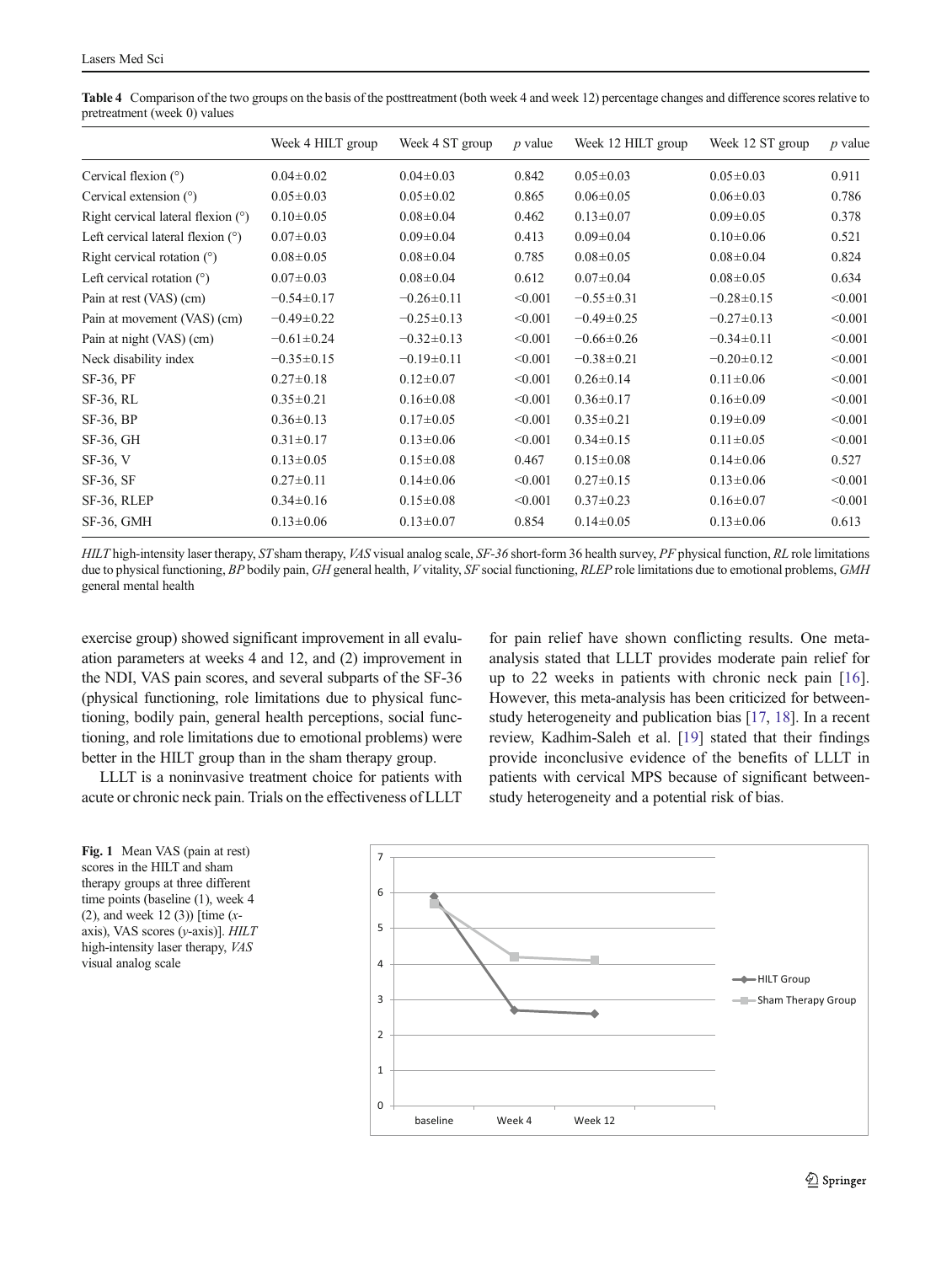<span id="page-5-0"></span>Fig. 2 Mean VAS (pain with movement) scores in the HILT and sham therapy groups at three different time points (baseline  $(1)$ , week 4 (2), and week 12 (3)) [time (x-axis), VAS scores (y-axis)]. HILT high-intensity laser therapy, VAS visual analog scale



LLLT, also known as "low-energy" or "low-power" laser therapy, is performed at low radiation intensities. Therefore, it is assumed that any biologic effects are secondary to the direct effects of photonic radiation and are not the result of thermal processes [[20](#page-6-0)]. HILT uses a particular waveform with regular peaks of elevated amplitudes and durations of time between them to decrease thermal accumulation phenomena, and it is able to rapidly induce photochemical and photothermic effects in the deep tissue that increase blood flow, vascular permeability, and cell metabolism [[21,](#page-6-0) [22\]](#page-7-0). HILT reportedly has an analgesic effect on nerve endings, but there has been no evidence of decreased inflammation [\[23\]](#page-7-0).

Pulsed Nd:YAG laser therapy, a form of HILT, has been used for a wide range of disorders. It has been used to relieve the symptoms of low back pain [[11,](#page-6-0) [24\]](#page-7-0), knee osteoarthritis [\[12,](#page-6-0) [25,](#page-7-0) [26\]](#page-7-0), subacromial impingement syndrome (shoulder pain) [\[22\]](#page-7-0), and ankle pain [\[27](#page-7-0)]. HILT has also been used in the treatment of chronic diabetic foot ulcers [\[28](#page-7-0)]. To the best of our knowledge, no studies have investigated the effectiveness of HILT in patients with chronic MPS of the trapezius muscle.

The present results show that pulsed Nd:YAG laser therapy (HILT) was effective in the treatment of chronic MPS of the trapezius muscle in these patients with respect to decreased pain and disability and improved quality of life.

Treatment of myofascial pain involves inactivation of trigger points, restoration of normal muscle length, and correction of the factors that created or maintained the trigger points. Stretching exercises are a basic part of the treatment method for myofascial pain and allow for restoration of normal activity by gradually decreasing the muscle tightness and contraction, thereby decreasing pain [\[29,](#page-7-0) [30](#page-7-0)]. Our study has shown that exercise therapy is clinically able to decrease pain and disability and increase ROM and quality of life. An active exercise program is a simple, practical, and safe treatment method for chronic MPS of the trapezius muscle. The results of our study also show the superiority of HILT plus exercise over sham laser therapy plus exercise in the treatment of MPS.

A current hypothesis is that the disorder underlying MPS is related to inappropriate activity of acetylcholine at the neuromuscular junction, which produces a sustained contraction of

Fig. 3 Mean VAS (pain at night) scores in the HILT and sham therapy groups at three different time points (baseline (1), week 4 (2), and week 12 (3)) [time (xaxis), VAS scores ( $y$ -axis)]. HILT high-intensity laser therapy, VAS visual analog scale

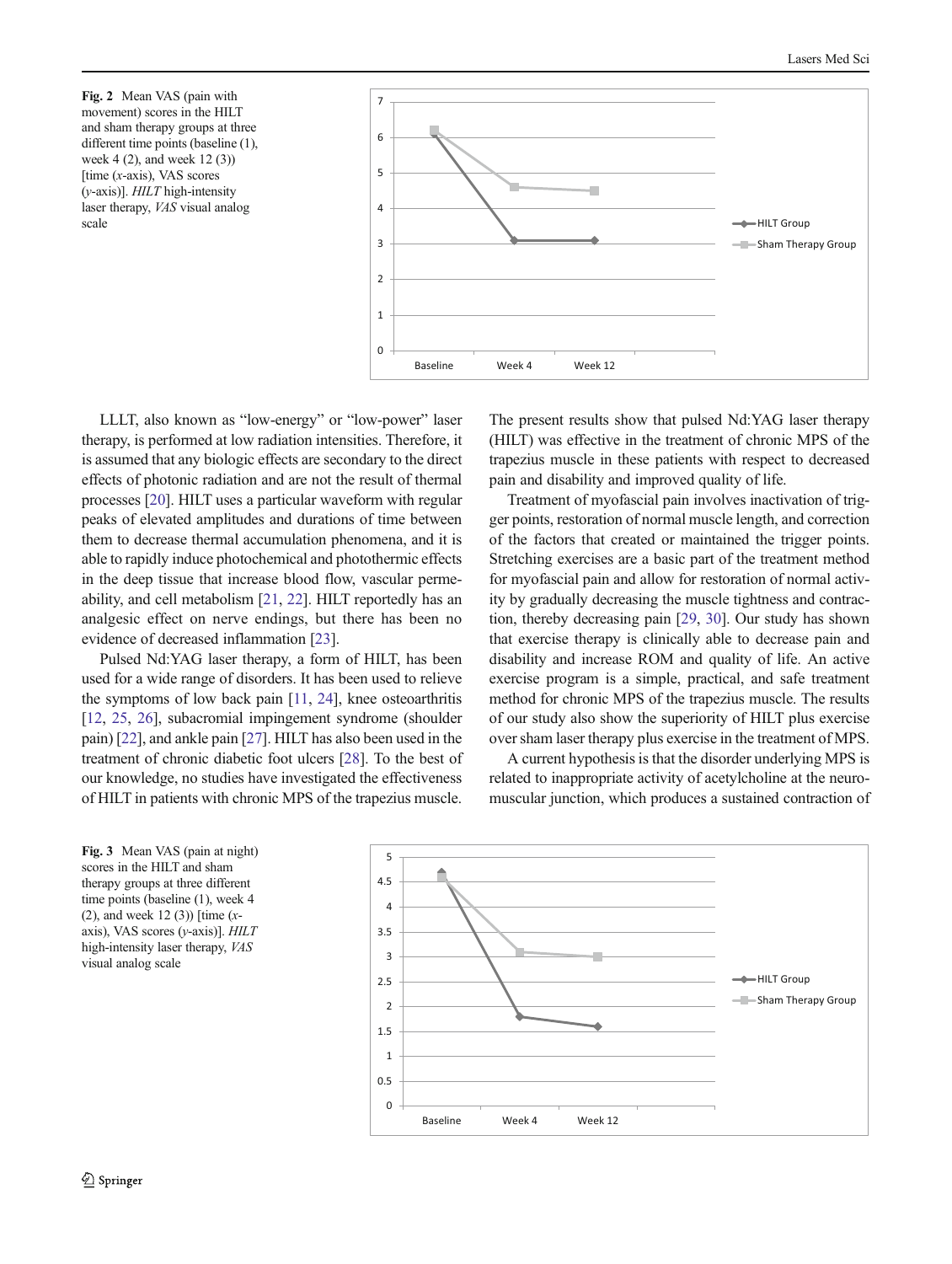<span id="page-6-0"></span>the sarcomere. The acetylcholine-related effects are relevant to the development of the taut band. This activity leads to an increase in the local energy demand or an energy crisis. Local muscle pain occurs because of the release of substances from damaged muscle and from the extracellular fluid around the MTPs [[31](#page-7-0)–[33](#page-7-0)]. We may thus hypothesize that by applying HILT over MTPs, some photothermal energy may be transferred into deep tissue. The local energy demand or energy crisis near the MTPs may therefore be resolved. Moreover, the photochemical and photothermic effects of HILT may increase blood flow, vascular permeability, and cell metabolism and thus help to repair damaged muscle and remove the painful stimulus. An additional hypothesis for taut band relaxation is that HILT may also activate somatosensory receptors and decrease the perception of localized pain, which may help to relax the taut band.

The main limitations of our study are the absence of male patients in both groups and the low number of patients included in the study. Another limitation is that the patients performed exercise for only 3 weeks. If the patients had performed the exercise for >3 weeks ( $\geq$ 4 weeks), the results of the study might be different. Furthermore, we conducted a double-blind prospective randomized study to prevent bias during interpretation of the study outcomes. Thus, another limitation is that the same physician did not conduct both the preintervention and postintervention assessments; this may have contributed to the significant differences between the findings in the two groups. Our study design might have also caused low inter-rater reliability in all of our test measures. We do not know whether the findings of the two physicians were within acceptable reliability ranges, although the two investigators received the same training on the assessment of the outcome measures before the study.

In conclusion, pulsed Nd:YAG laser therapy (HILT) is an effective therapeutic method in the treatment of patients with chronic MPS of the trapezius muscle. HILT plus exercise produced greater improvement in pain scores, neck disability, and several subparts of the SF-36 (physical functioning, role limitations due to physical functioning, bodily pain, general health perceptions, social functioning, and role limitations due to emotional problems) (i.e., the patients' quality of life improved) in the HILT plus exercise group than in the sham HILT plus exercise group. Overall, we found beneficial effects of HILT in a small number of 75 available female patients with chronic MPS of the trapezius muscle. However, more reliable results may be obtained in future trials with larger sample sizes and longer follow-up periods.

Conflict of interest The authors report no conflict of interest.

Funding No funding was received for this study.

## References

- 1. Côté P, Cassidy JD, Carroll L (1998) The Saskatchewan health and back pain survey the prevalence of neck pain and related disability in Saskatchewan adults. Spine 23:1689–98
- 2. Simons DG, Travell JG, Simons LS (1999) Travell and Simons' myofascial pain and dysfunction: the trigger point manual, vol 1. The upper half of body, 2 ed. Williams & Wilkins, Baltimore, MD pp 278–307
- 3. Alvarez DJ, Rockwell PG (2002) Trigger points: diagnosis and management. Am Fam Physician 65(4):653–60
- 4. Esenyel M, Cağlar N, Aldemir T (2000) Treatment of myofascial pain. Am J Phys Med Rehab 79(1):48–52
- 5. Brown AW, Weber DC (2000) Physical agent modalities. In: Braddom RL (ed) Physical medicine and rehabilitation. WB Saunders, London, pp 440–458
- 6. Bjordal JM, Couppé C, Ljunggren AE (2001) Low-level laser therapy for tendinopathy. Evidence of a dose–response pattern. Phys Ther Rev 6:91–9
- 7. Bjordal JM, Couppé C, Chow RT, Tunér J, Ljunggren EA (2003) A systematic review of low-level laser therapy with location specific doses for pain from chronic joint disorders. Aust J Physiother 49: 107–16
- 8. Konstantinovic LM, Cutovic MR, Milovanovic AN, Jovic SJ, Dragin AS, Letic MD, Miler VM (2010) Low-level laser therapy for acute neck pain with radiculopathy: a double-blind placebo-controlled randomized study. Pain Med 11:1169–1178
- 9. Altan L, Bingöl U, Aykac M, Yurtkuran M (2005) Investigation of the effect of GaAs laser therapy on cervical myofascial pain syndrome. Rheumatol Int 25(1):23–27
- 10. Zati A, Valent A (2006) Physical therapy: new technologies in rehabilitation medicine (translated to English). Edizioni Minerva Medica 162–18
- 11. Alayat MSM, Atya AM, Ali MME, Shosha TM (2014) Long-term effect of high-intensity laser therapy in the treatment of patients with chronic low back pain: a randomized blinded placebo-controlled trial. Lasers Med Sci 29(3):1065–73
- 12. Viliani T, Ricci E, Mangone G, Graziani C, Pasquetti P (2009) Effects of Hilterapia vs. viscosupplementation in knee osteoarthritis patients: a randomized controlled clinical trial Energy for Health. Int J Infsci cult 3:14–17
- 13. Simons DG (1990) Muscular pain syndrome. In: Friction JR, Awad EA (eds) Advances in pain research and therapy, vol 17, Myofascial pain and fibromyalgia. Raven, New York, pp 1–41
- 14. Vernon H, Mior S (1991) The neck disability index: a study of reliability and validity. J Manip Physiol Ther 14:409–415
- 15. Ware JE, Sherbourne CD (1992) The MOS 36-Item short-form health survey (SF-36). I. Conceptual framework and item selection. Med Care 30(6):473–483
- 16. Chow RT, Johnson MI, Lopes-Martins RA, Bjordal JM (2009) Efficacy of low-level laser therapy in the management of neck pain: a systematic review and meta-analysis of randomised placebo or active-treatment controlled trials. Lancet 374(9705):1897–1908
- 17. Shiri R, Viikari-Juntura E (2010) Low-level laser therapy forneck pain. Lancet 375(9716):721–722
- 18. Verhagen AP, Schellingerhout JM (2010) Low-level laser therapy for neck pain. Lancet 375(9716):721
- 19. Kadhim-Saleh A, Maganti H, Ghert M, Singh S, Farrokhyar F (2013) Is low-level laser therapy in relieving neck pain effective? Systematic review and meta-analysis. Rheumatol Int 33:2493–2501
- 20. Ohshiro T, Calderhead R (1991) Development of low reactive-level laser therapy and its present status. J Clin Laser Med Surg 9:267–275
- 21. Kujawa J, Zavodnik L, Zavodnik I, Buko V, Lapshyna A, Bryszewska M (2004) Effect of low-intensity (3.75–25 J/cm2) near-infrared (810 nm) laser radiation on red blood cell ATPase